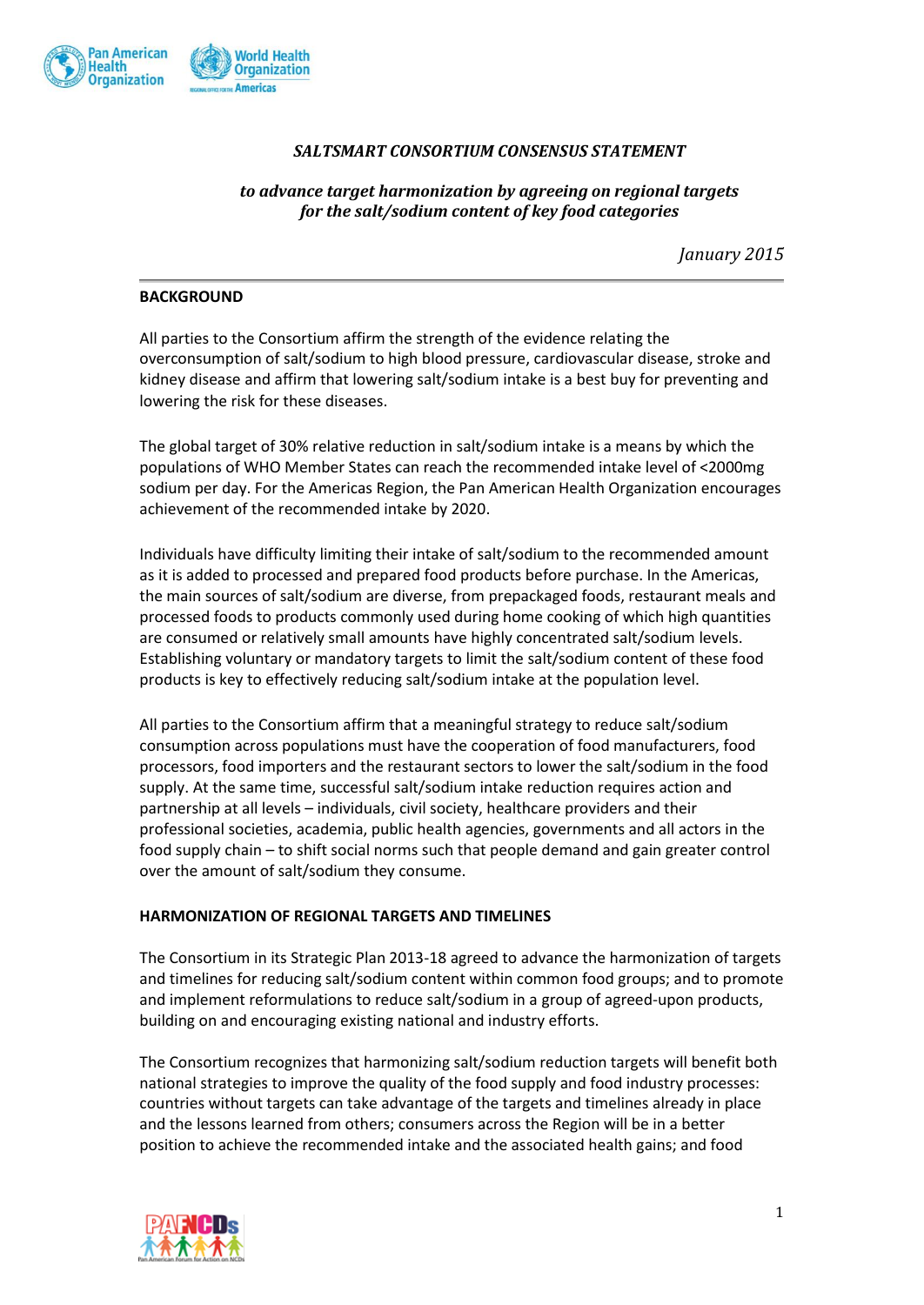

companies can migrate to harmonized formulations for same-products supplied to markets in the Americas.

The reformulation experiences in five countries in the Americas – Argentina, Brazil, Canada, Chile and the National Salt Reduction Initiative (NSRI) in the United States (an entity outside the federal government) – are informing a set of harmonized regional targets. The food categories being reformulated and the targets and timelines associated with them were established through negotiations between public health authorities and the food industry, with assistance from independent food technology experts and in some cases inputs of consumers – evidence that salt/sodium reduction targets are feasible and acceptable in the Americas.

From the five countries, 12 key food categories undergoing reformulation are selected to have regional targets. As for target types, the Consortium acknowledges that maximum values (upper limits) are the most straightforward concept for governments, consumers and the food industry to apply on a regional basis. Hence the maximum salt/sodium values that four countries have set (Argentina, Brazil, Canada and Chile) for the key foods are the basis for regional targets. (NSRI does not have maximum value targets.)

Regarding the timeline for achieving regional targets, the Consortium recognizes that the food industry can reformulate products incrementally and has set end of 2016 as the endpoint for the first set of regional targets, providing a two-year window for adjustments in food processing. As more countries set and reach progressively lower targets, a downward trend in maximum values is expected. Maintaining regional targets will therefore require ongoing monitoring and a process to reset values. The Consortium anticipates reassessing the regional target values at two-year intervals e.g. in 2016, 2018 and 2020.

The setting of regional targets does not preclude countries from establishing more stringent national targets, either voluntary or mandatory, for priority food categories. Harmonized regional targets are to support expansion and consistency of salt/sodium reduction efforts across a larger number of countries in the Region.

The Consortium recommends that in countries where targets cannot currently be derived from national data, governments, food companies and civil society adopt the regional targets as the starting points for reformulation schedules.

### **PRINCIPLES FOR AGREEING ON, MAINTAINING AND MONITORING REGIONAL TARGETS**

The multisectoral Consortium members accept the set of principles to guide their working together to agree on, maintain and monitor regional targets:

- Regional targets are agreed upon, based on existing targets approved by governments in the Americas.
- Regional targets are voluntary and recommended as a starting point for product reformulations. Governments may set or regulate different targets, and are encouraged to develop more stringent targets appropriate to their national situations.
- Existing maximum values are the basis for regional targets in an initial phase of harmonization; regional targets apply to a limited number of key food categories.

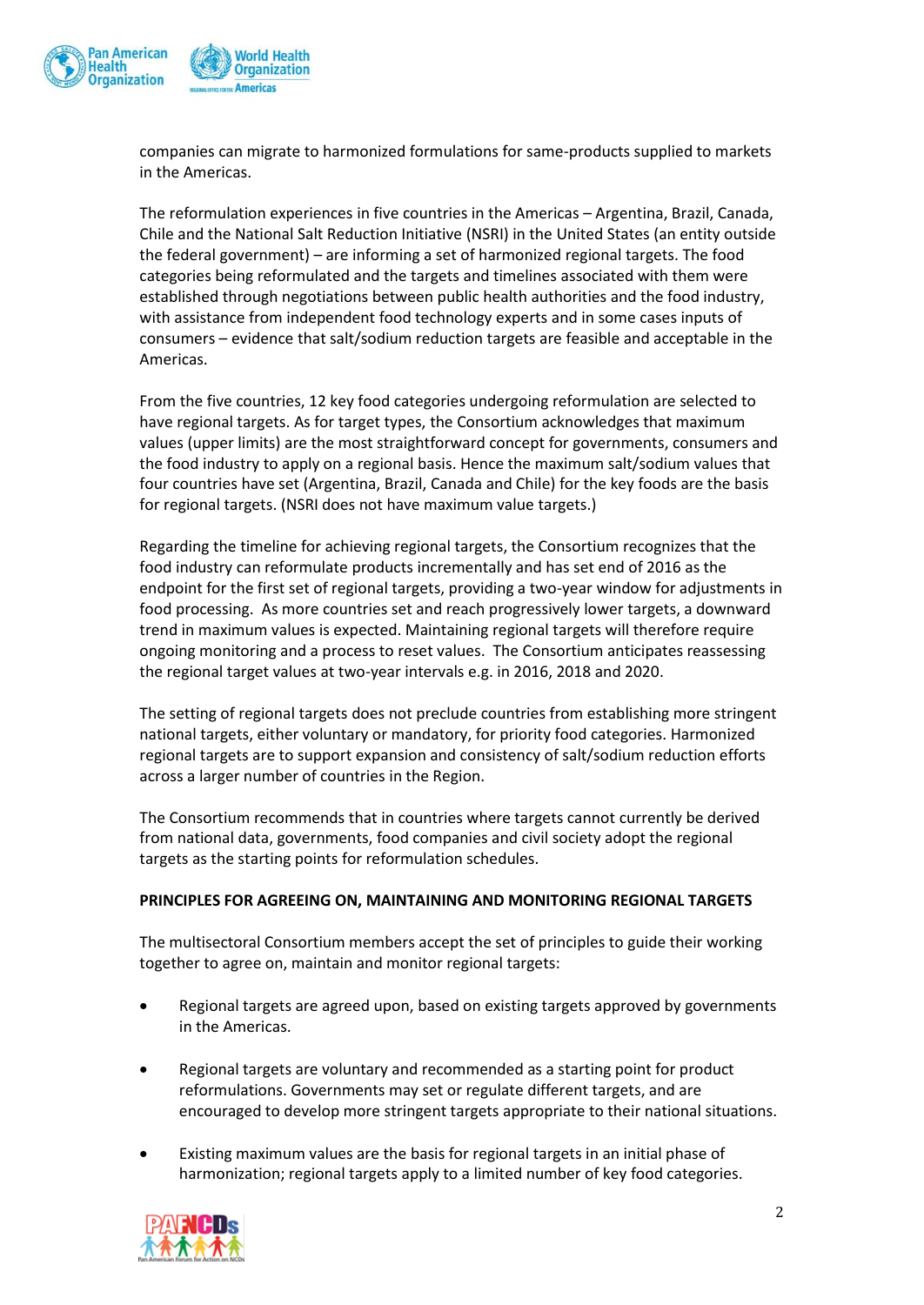

- The regional target for a food category is the highest value in the range of existing maximum values; it is hoped that the regional target will evolve towards the lower target in the range.
- Regional targets will be revised on a two-year cycle as progress with reformulations in the key food categories shifts salt/sodium levels downwards.
- Monitoring and evaluation of industry adherence to regional targets will be transparent.

### **DEFINITIONS**

*Key food categories* – the food categories or products selected for reformulation in at least two of the five initiatives in the Americas with the most comprehensive reformulation schedules – Argentina, Brazil, Canada, Chile and the NSRI. Food category definitions are taken from the *Harmonized Commodity Description and Coding System (HS)* of the World Customs Organization.<sup>1</sup> Where HS codes do not apply, or if preferred, the category definitions established by countries can be used.

*Maximum value* – the upper limit for salt/sodium concentration for a food category or product accepted by public health authorities and food companies to be technologically feasible and acceptable to consumers, yet sufficient to achieve a public health impact.

*Regional target for salt/sodium concentration* – the highest value for salt/sodium concentration per 100g of food product taken from the range of existing maximum values/upper limits per key food category set by countries in the Americas. Where the regional target for a food category has already been met, reformulations for the category should aim for the lower target, although some lower targets may only apply to specific subcategories of products.

*Lower target* – the lowest value for salt/sodium concentration per 100g of food product in the range of existing maximum values/upper limits per key food category set by countries in the Americas. Some lower targets may only apply to specific sub-categories of products within a key food category.

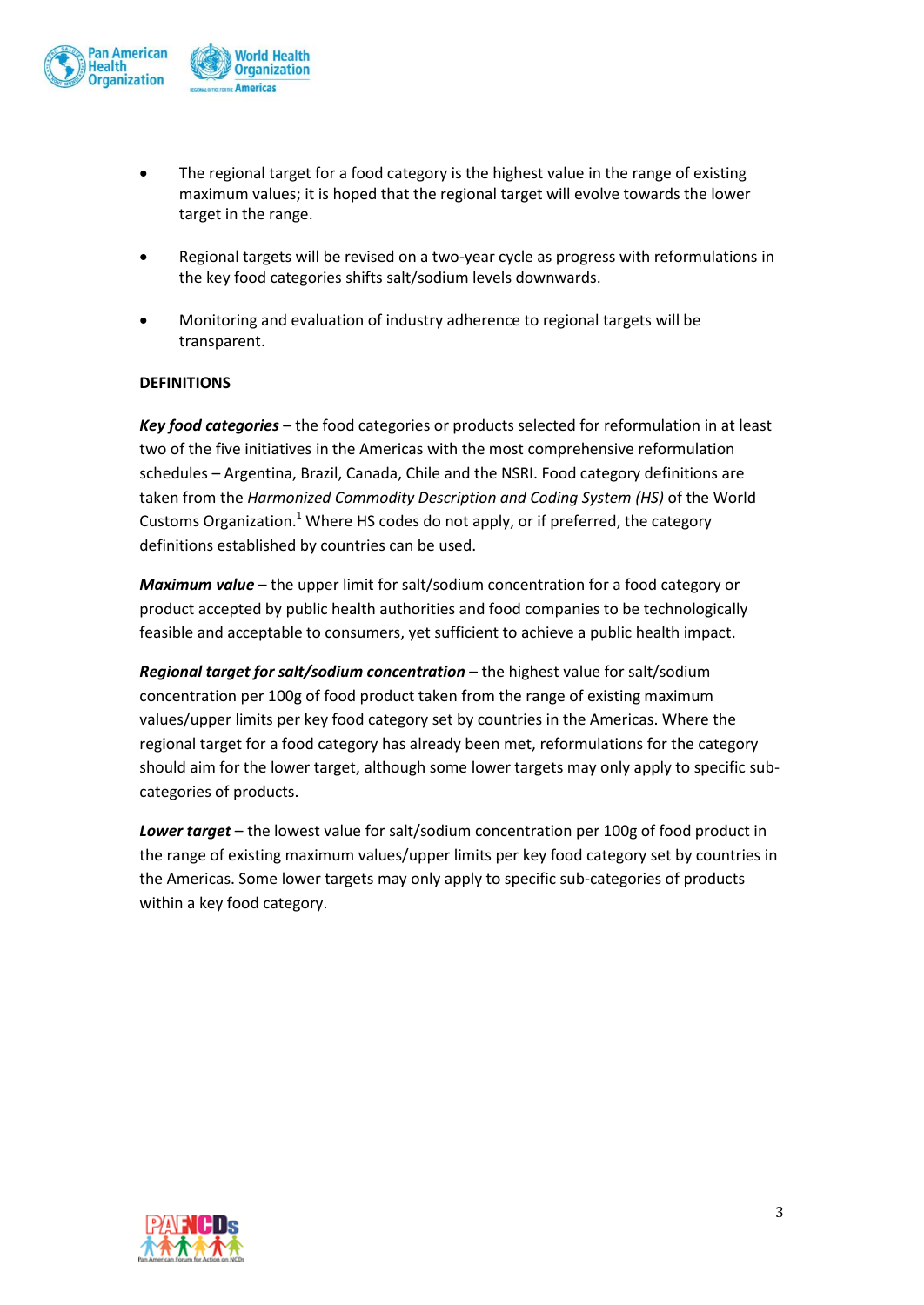

### **REGIONAL TARGETS FOR SALT REDUCTION IN THE AMERICAS, ADOPTED NOVEMBER 2014 (TO BE MET BY END OF 2016<sup>2</sup> ) BASED ON MAXIMUM TARGETS SET BY COUNTRIES FOR KEY FOOD CATEGORIES AS mg Na / 100g<sup>3</sup> AS OF OCTOBER 2014**

The regional target for a food category is the highest value in the range of existing maximum values. If a maximum target has already been met, it is recommended that reformulations aim for the lower target in the range, recognizing that some lower targets may only apply to specific sub-categories of products within the key food category.

Food categories correspond to the *Harmonized Commodity Description and Coding System (HS*) of the World Customs Organization.<sup>1</sup> Where HS codes do not apply, or users need additional details on categories and sub-categories, see country data sources in the footnotes.

|                                                                                 | <b>ARGENTINA</b> <sup>4</sup>                        |               | <b>BRAZIL</b> <sup>5</sup>             |               | <b>CANADA</b> <sup>6</sup>      |            | CHILE <sup>7</sup>                        |                | UK <sup>8</sup>                                             |            |
|---------------------------------------------------------------------------------|------------------------------------------------------|---------------|----------------------------------------|---------------|---------------------------------|------------|-------------------------------------------|----------------|-------------------------------------------------------------|------------|
|                                                                                 | breads with<br>bran                                  | 503<br>(2015) | artisanal<br>bakery                    | 586<br>(2014) | pantry bread,<br>rolls, bagels, | 520 (2016) | artisanal<br>bakery                       | 400 $(2014)^9$ | bread and rolls                                             | 450 (2017) |
|                                                                                 |                                                      |               | (French) bread                         |               | croissants,<br>flatbread        |            | bread                                     |                |                                                             |            |
| BREAD                                                                           | breads<br>without bran                               | 476<br>(2015) | industrially<br>produced loaf<br>bread | 522<br>(2014) | hearth bread                    | 600 (2016) | private<br>label<br>supermark<br>et bread | 400 $(2014)^9$ | bread and rolls<br>with additions                           | 450 (2017) |
|                                                                                 | frozen breads                                        | 527<br>(2015) | industrially<br>produced<br>buns       | 430<br>(2014) |                                 |            |                                           |                | morning goods -<br>yeast raised                             | 350 (2017) |
|                                                                                 |                                                      |               |                                        |               |                                 |            |                                           |                | morning goods $-$<br>powder raised                          | 500 (2017) |
| REGIONAL TARGET: 600 mg Na / 100g (2016); LOWER TARGET: 400 mg Na / 100g (2016) |                                                      |               |                                        |               |                                 |            |                                           |                |                                                             |            |
|                                                                                 |                                                      |               |                                        |               |                                 |            |                                           |                |                                                             |            |
| SOUPS <sup>10</sup><br>HS 21.04                                                 | noodles in<br>broth (cubes,<br>tablets,<br>granules) | 430           | instant<br>individual<br>soups         | 330<br>(2017) | bouillon and<br>broth           | 360 (2016) |                                           |                | soups as<br>consumed<br>includes all wet<br>and dried soups | 250 (2017) |
|                                                                                 | clear soups                                          | 346           | ready to<br>consume and                | 314<br>(2017) | condensed wet                   | 360 (2016) |                                           |                |                                                             |            |

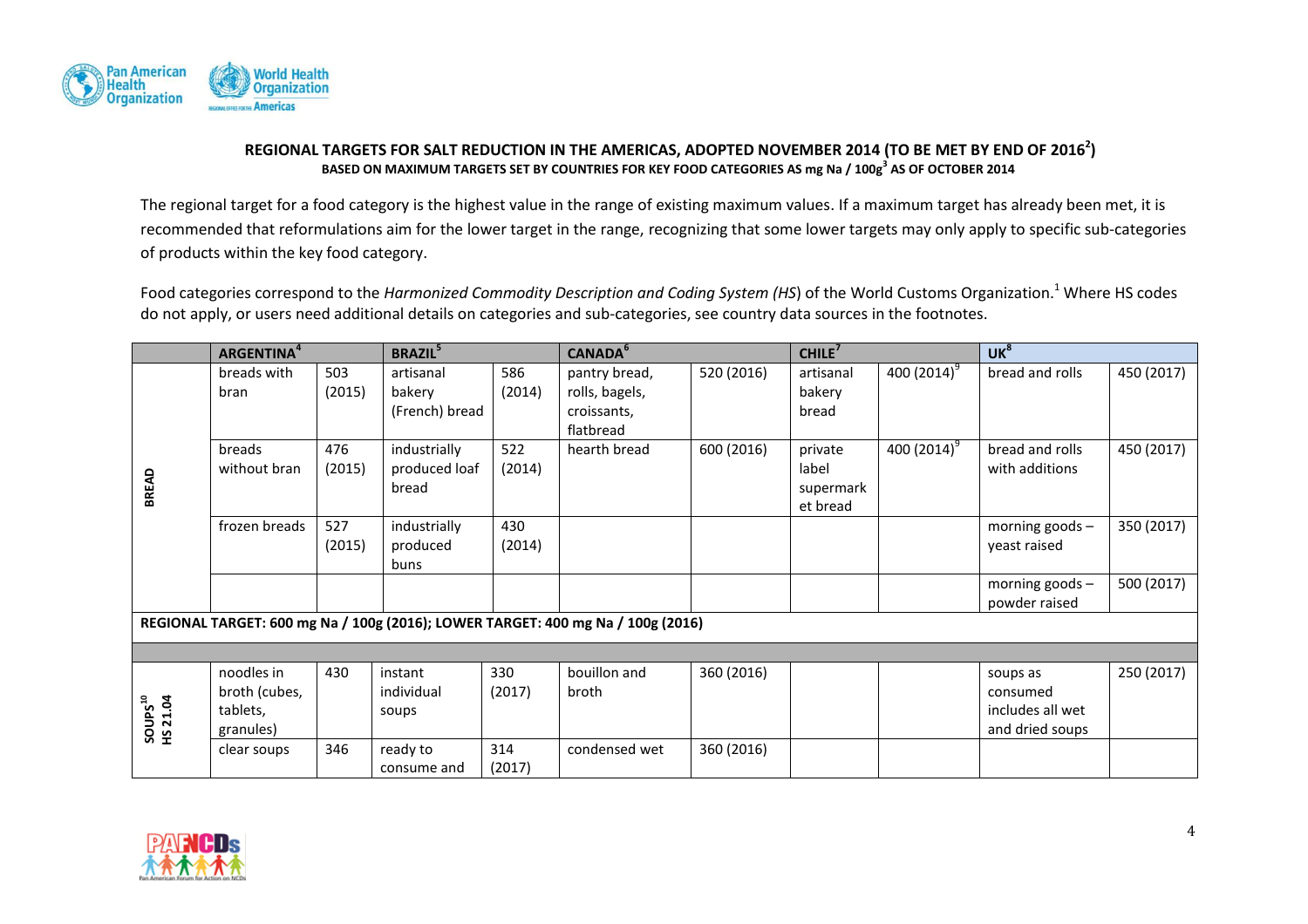

|                                                                                                                         | <b>ARGENTINA</b> <sup>4</sup>                                                    |        | <b>BRAZIL</b> <sup>5</sup> |        | CANADA <sup>6</sup>                                                                                                 |            | CHILE <sup>7</sup> |                | UK <sup>8</sup> |            |  |
|-------------------------------------------------------------------------------------------------------------------------|----------------------------------------------------------------------------------|--------|----------------------------|--------|---------------------------------------------------------------------------------------------------------------------|------------|--------------------|----------------|-----------------|------------|--|
|                                                                                                                         |                                                                                  |        | dry soups                  |        |                                                                                                                     |            |                    |                |                 |            |  |
|                                                                                                                         | cream soups                                                                      | 306    |                            |        | ready to serve                                                                                                      | 360 (2016) |                    |                |                 |            |  |
|                                                                                                                         | instant soups                                                                    | 352    |                            |        | fresh and instant                                                                                                   | 360 (2016) |                    |                |                 |            |  |
|                                                                                                                         |                                                                                  |        |                            |        | oriental noodle                                                                                                     |            |                    |                |                 |            |  |
|                                                                                                                         |                                                                                  |        |                            |        | dry (as                                                                                                             | 360 (2016) |                    |                |                 |            |  |
|                                                                                                                         |                                                                                  |        |                            |        | consumed)                                                                                                           |            |                    |                |                 |            |  |
| REGIONAL TARGET FOR ALL WET AND DRY SOUPS (AS CONSUMED): 360 mg Na / 100g (2016); LOWER TARGET: 306 mg Na / 100g (2016) |                                                                                  |        |                            |        |                                                                                                                     |            |                    |                |                 |            |  |
|                                                                                                                         |                                                                                  |        |                            |        | REGIONAL TARGET FOR NOODLES IN BROTH (AS CONSUMED) : 430 mg Na / 100g (2016); LOWER TARGET: 360 mg Na / 100g (2016) |            |                    |                |                 |            |  |
|                                                                                                                         |                                                                                  |        |                            |        |                                                                                                                     |            |                    |                |                 |            |  |
|                                                                                                                         |                                                                                  |        |                            |        |                                                                                                                     |            |                    |                |                 |            |  |
|                                                                                                                         |                                                                                  |        |                            | 1,051  |                                                                                                                     | 840 (2016) |                    | 100/15mL       | not reduced     | 500 (2017) |  |
|                                                                                                                         |                                                                                  |        |                            | (2014) |                                                                                                                     |            |                    | $[e.g. - 667]$ | fat/calories    |            |  |
| <b>MAYONNAISE<br/>HS 21.03.90</b>                                                                                       |                                                                                  |        |                            |        |                                                                                                                     |            |                    |                | reduced         | 680 (2017) |  |
|                                                                                                                         |                                                                                  |        |                            |        |                                                                                                                     |            |                    |                | fat/calories    |            |  |
|                                                                                                                         |                                                                                  |        |                            |        |                                                                                                                     |            |                    |                |                 |            |  |
|                                                                                                                         |                                                                                  |        |                            |        |                                                                                                                     |            |                    |                |                 |            |  |
|                                                                                                                         | REGIONAL TARGET: 1050 mg Na / 100g (2016); LOWER TARGET: 670 mg Na / 100g (2016) |        |                            |        |                                                                                                                     |            |                    |                |                 |            |  |
|                                                                                                                         |                                                                                  |        |                            |        |                                                                                                                     |            |                    |                |                 |            |  |
|                                                                                                                         |                                                                                  |        |                            |        |                                                                                                                     |            |                    |                |                 |            |  |
|                                                                                                                         | crackers                                                                         | 890    | salted biscuits            | 699    | cookies                                                                                                             | 390 (2016) |                    |                | sweet biscuits  | 380 (2017) |  |
|                                                                                                                         | without bran                                                                     | (2015) |                            | (2014) |                                                                                                                     |            |                    |                |                 |            |  |
|                                                                                                                         | crackers with                                                                    | 890    | sweet biscuits             | 359    | crackers                                                                                                            | 930 (2016) |                    |                | savory biscuits | 700 (2017) |  |
|                                                                                                                         | bran                                                                             | (2015) |                            | (2014) |                                                                                                                     |            |                    |                |                 |            |  |
|                                                                                                                         | sweet                                                                            | 485    | filled cookies             | 265    |                                                                                                                     |            |                    |                |                 |            |  |
|                                                                                                                         | without filling                                                                  | (2015) |                            | (2014) |                                                                                                                     |            |                    |                |                 |            |  |
| <b>BISCUITS &amp; COOKIES<br/>HS 19.05</b>                                                                              | sweet with                                                                       | 425    |                            |        |                                                                                                                     |            |                    |                |                 |            |  |
|                                                                                                                         | filling                                                                          | (2015) |                            |        |                                                                                                                     |            |                    |                |                 |            |  |
|                                                                                                                         |                                                                                  |        |                            |        |                                                                                                                     |            |                    |                |                 |            |  |
|                                                                                                                         | savory                                                                           | 1340   |                            |        |                                                                                                                     |            |                    |                |                 |            |  |
|                                                                                                                         | biscuits                                                                         | (2015) |                            |        |                                                                                                                     |            |                    |                |                 |            |  |
|                                                                                                                         |                                                                                  |        |                            |        | REGIONAL TARGET FOR COOKIES AND SWEET BISCUITS: 485 mg Na / 100g (2016); LOWER TARGET: 265 mg Na / 100g (2016)      |            |                    |                |                 |            |  |
|                                                                                                                         |                                                                                  |        |                            |        |                                                                                                                     |            |                    |                |                 |            |  |

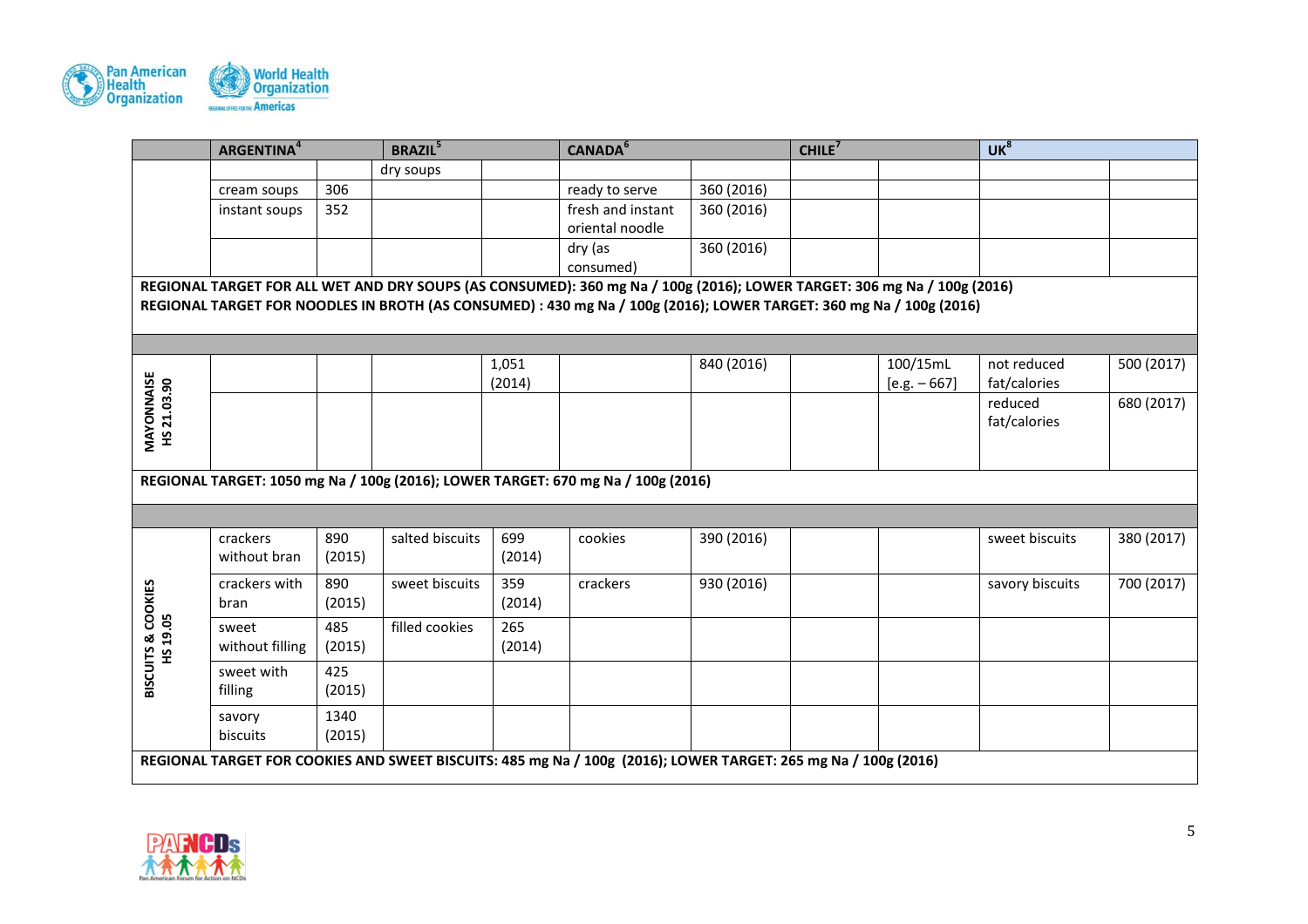

|                                 | <b>ARGENTINA</b> <sup>4</sup>                                                                                     |      | <b>BRAZIL</b> <sup>5</sup>                 |               | CANADA <sup>6</sup>                                                             |            | CHILE <sup>7</sup> |  | UK <sup>8</sup>                                                          |            |  |
|---------------------------------|-------------------------------------------------------------------------------------------------------------------|------|--------------------------------------------|---------------|---------------------------------------------------------------------------------|------------|--------------------|--|--------------------------------------------------------------------------|------------|--|
|                                 | REGIONAL TARGET FOR SAVORY BISCUITS AND CRACKERS: 1340 mg Na / 100g (2016); LOWER TARGET: 700 mg Na / 100g (2016) |      |                                            |               |                                                                                 |            |                    |  |                                                                          |            |  |
|                                 |                                                                                                                   |      |                                            |               |                                                                                 |            |                    |  |                                                                          |            |  |
|                                 |                                                                                                                   |      | cakes without<br>filling                   | 332<br>(2014) | baked desserts<br>(cakes,<br>doughnuts,<br>muffins, pastries,<br>etc)           | 400 (2016) |                    |  | cakes                                                                    | 280 (2017) |  |
|                                 |                                                                                                                   |      | filled cakes                               | 242<br>(2014) |                                                                                 |            |                    |  | pastries                                                                 | 180 (2017  |  |
| <b>CAKES<br/>HS 19.05</b>       |                                                                                                                   |      | roulade                                    | 204<br>(2014) |                                                                                 |            |                    |  | sweet pies and<br>other short crust<br>or choux pastry<br>based desserts | 130 (2017) |  |
|                                 |                                                                                                                   |      | mixes for<br>aerated cakes                 | 334<br>(2016) |                                                                                 |            |                    |  |                                                                          |            |  |
|                                 |                                                                                                                   |      | mixes for<br>creamy cakes                  | 250<br>(2016) |                                                                                 |            |                    |  |                                                                          |            |  |
|                                 |                                                                                                                   |      |                                            |               | REGIONAL TARGET: 400 mg Na / 100g (2016); LOWER TARGET: 205 mg Na / 100g (2016) |            |                    |  |                                                                          |            |  |
|                                 |                                                                                                                   |      |                                            |               |                                                                                 |            |                    |  |                                                                          |            |  |
|                                 | cooked pork<br>products e.g.<br>sausages,<br>ham, morcilla                                                        | 1190 | nuggets and<br>breaded meat<br>and poultry | 650<br>(2017) | uncooked fresh<br>sausage                                                       | 690 (2016) |                    |  | uncooked<br>sausages                                                     | 550 (2017) |  |
| <b>MEATS<br/>HS 16.01-16.02</b> | dried pork<br>products e.g.<br>salami                                                                             | 1900 | hamburgers                                 | 740<br>(2017) | cooked sausage                                                                  | 870 (2016) |                    |  | cooked sausages<br>and sausage<br>meat products                          | 680 (2017) |  |

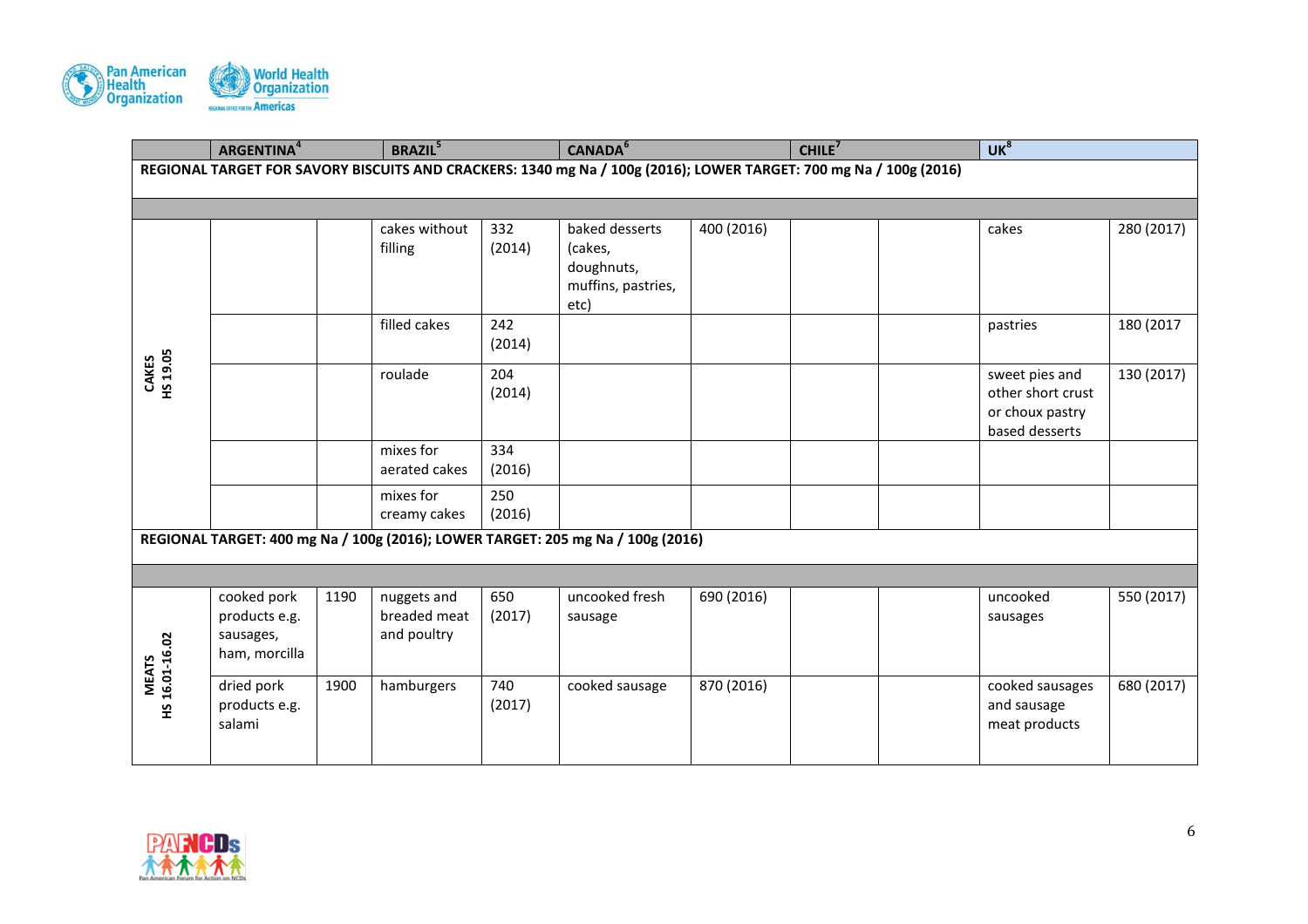

|        | <b>ARGENTINA</b> <sup>4</sup>       |     | <b>BRAZIL</b> <sup>5</sup>                               |                 | CANADA <sup>6</sup>                                                                                                                                                                                                                                                                  |              | CHILE <sup>7</sup> |  | UK <sup>8</sup>                             |            |  |
|--------|-------------------------------------|-----|----------------------------------------------------------|-----------------|--------------------------------------------------------------------------------------------------------------------------------------------------------------------------------------------------------------------------------------------------------------------------------------|--------------|--------------------|--|---------------------------------------------|------------|--|
|        | fresh sausage                       | 950 | cooked<br>sausage<br>conserved at<br>room temp           | 1,500<br>(2017) | cooked deli meats                                                                                                                                                                                                                                                                    | 890 (2016)   |                    |  | cooked uncured<br>meat                      | 270 (2017) |  |
|        | hamburgers                          | 850 | cooked<br>sausage<br>conserved<br>under<br>refrigeration | 1,210<br>(2017) | dry cured,<br>fermented deli<br>meats                                                                                                                                                                                                                                                | 1,400 (2016) |                    |  | fresh burgers and<br>grill steaks           | 350 (2017) |  |
|        | chicken<br>products e.g.<br>nuggets | 736 | uncooked<br>fresh sausage                                | 970<br>(2017)   | breaded meat<br>and poultry e.g.<br>nuggets                                                                                                                                                                                                                                          | 470 (2016)   |                    |  | fresh chilled<br>frankfurters (hot<br>dogs) | 750 (2017) |  |
|        |                                     |     | hot dogs                                                 | 1,120<br>(2017) |                                                                                                                                                                                                                                                                                      |              |                    |  |                                             |            |  |
|        |                                     |     | bologna<br>conserved<br>under<br>refrigeration           | 1,180<br>(2017) |                                                                                                                                                                                                                                                                                      |              |                    |  |                                             |            |  |
|        |                                     |     | bologna<br>conserved at<br>room temp                     | 1,350<br>(2017) |                                                                                                                                                                                                                                                                                      |              |                    |  |                                             |            |  |
|        |                                     |     | ham (meat<br>and poultry)                                | 1,160<br>(2017) |                                                                                                                                                                                                                                                                                      |              |                    |  |                                             |            |  |
| (2016) |                                     |     |                                                          |                 | REGIONAL TARGET FOR COOKED, UNCOOKED AND PROCESSED MEATS AND SAUSAGES: 1,210 mg Na / 100g (2016); LOWER TARGET: 690 mg Na / 100g (2016)<br>REGIONAL TARGET FOR DRY CURED MEATS AND MEATS CONSERVED AT ROOM TEMPERATURES: 1,900 mg Na / 100g (2016); LOWER TARGET: 1,350 mg Na / 100g |              |                    |  |                                             |            |  |

**REGIONAL TARGET FOR BREADED MEAT AND POULTRY: 735 mg Na / 100g (2016); LOWER TARGET: 470 mg Na / 100g (2016)**

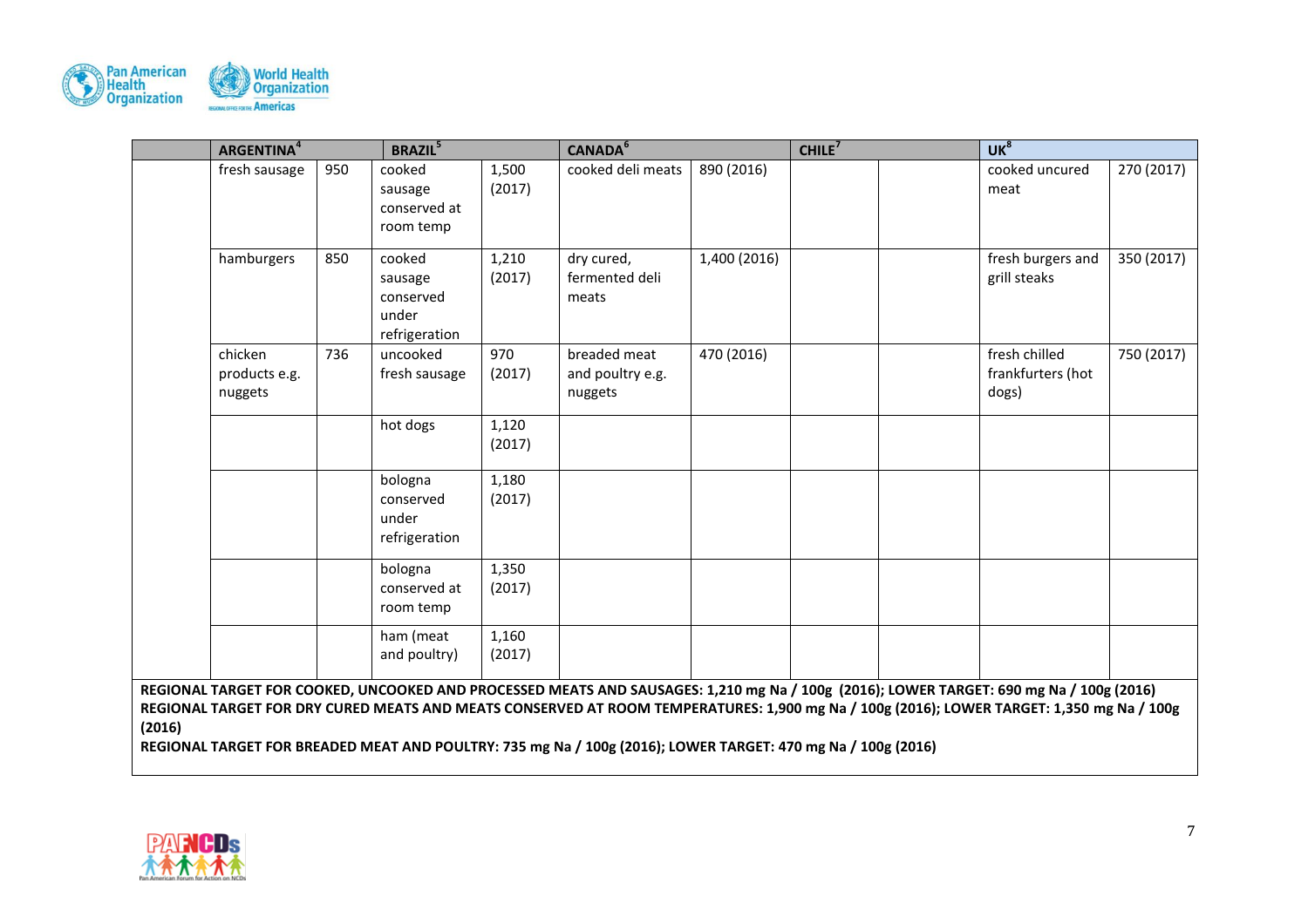

|                                                         | <b>ARGENTINA</b> <sup>4</sup>                                                   |  | <b>BRAZIL</b> <sup>5</sup><br>CANADA <sup>6</sup><br>CHILE <sup>7</sup> |               | UK <sup>8</sup>                                                                              |                 |                      |                       |                                                           |            |  |
|---------------------------------------------------------|---------------------------------------------------------------------------------|--|-------------------------------------------------------------------------|---------------|----------------------------------------------------------------------------------------------|-----------------|----------------------|-----------------------|-----------------------------------------------------------|------------|--|
|                                                         |                                                                                 |  |                                                                         |               |                                                                                              |                 |                      |                       |                                                           |            |  |
|                                                         |                                                                                 |  |                                                                         |               | ready to eat<br>cereals                                                                      | 630 (2016)      | breakfast<br>cereals | 150/30g<br>[e.g. 500] | breakfast cereals                                         | 400 (2017) |  |
| <b>BREAKFAST<br/>CEREALS<br/>HS 19.04</b>               |                                                                                 |  |                                                                         |               | hot instant<br>cereals                                                                       | 600 (2016)      |                      |                       |                                                           |            |  |
|                                                         | REGIONAL TARGET: 630 mg Na / 100g (2016); LOWER TARGET: 500 mg Na / 100g (2016) |  |                                                                         |               |                                                                                              |                 |                      |                       |                                                           |            |  |
|                                                         |                                                                                 |  |                                                                         |               |                                                                                              |                 |                      |                       |                                                           |            |  |
|                                                         |                                                                                 |  | cheese spread<br>("requeijao")                                          | 541<br>(2016) | cottage cheese                                                                               | 410 (2016)      |                      |                       | cheddar and<br>other similar<br>"hard pressed"<br>cheeses | 800 (2017) |  |
| CHEESE, PROCESSED CHEESE PRODUCTS<br>AND CHEESE SPREADS |                                                                                 |  | mozzarella                                                              | 512<br>(2016) | cream cheese,<br>cream cheese<br>products, soft<br>unripened goat<br>cheese                  | 600 (2016)      |                      |                       | "fresh" cheeses                                           | 270 (2017) |  |
|                                                         |                                                                                 |  |                                                                         |               | brie, camembert,<br>cheddar, swiss,<br>monterey, jack,<br>brick, colby,<br>gouda, mozzarella | 770 (2016)      |                      |                       | cottage cheese                                            | 210 (2017) |  |
|                                                         |                                                                                 |  |                                                                         |               | feta and feta-<br>style                                                                      | 1,530 (2016)    |                      |                       | mozzarella                                                | 540 (2017) |  |
|                                                         |                                                                                 |  |                                                                         |               | hard cheese<br>grated and<br>ungrated                                                        | 2,530<br>(2016) |                      |                       | processed cheese<br>spreads                               | 720 (2017) |  |

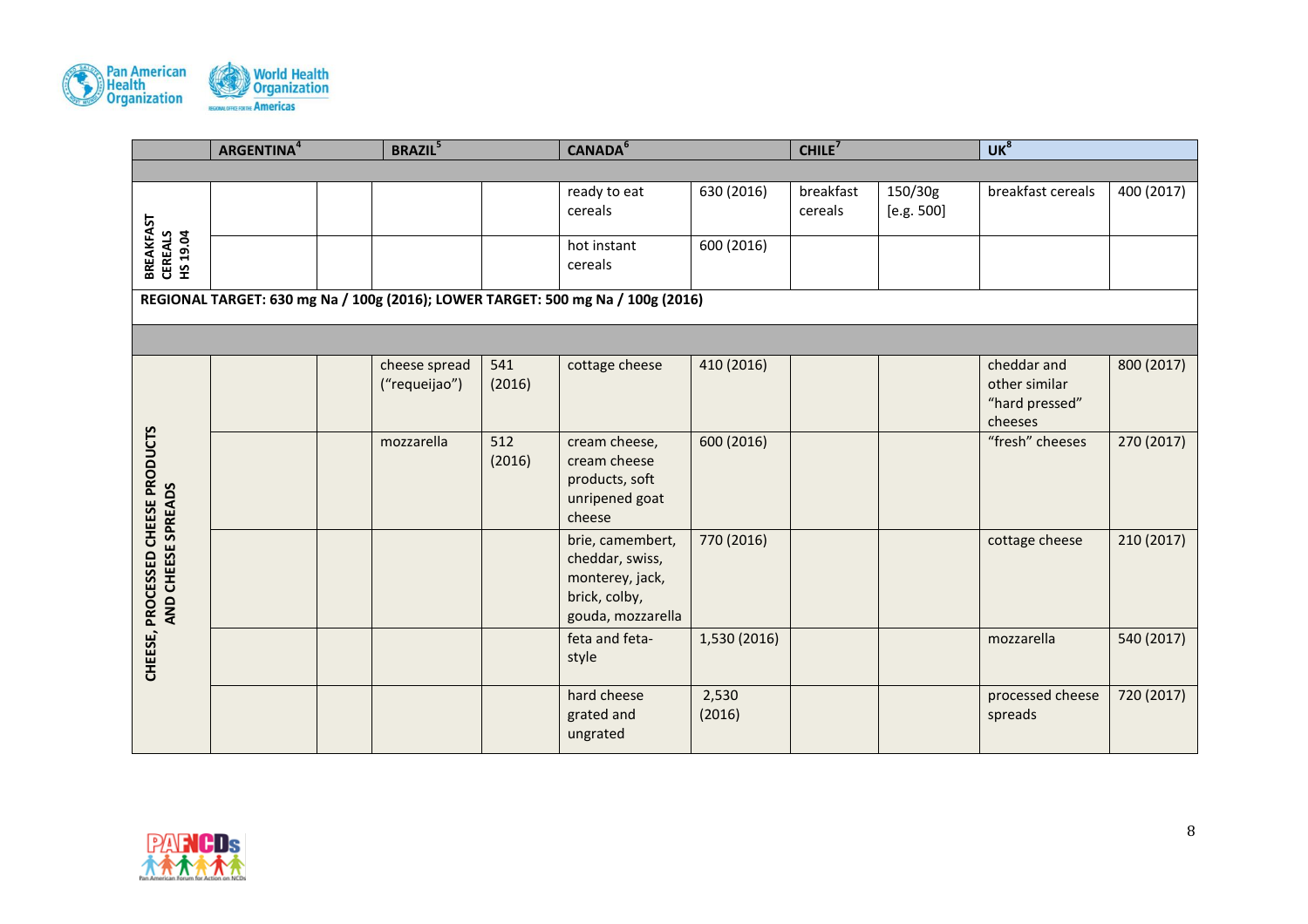

| 800 (2017)<br>670 (2017)<br>550 (2017) |
|----------------------------------------|
|                                        |
|                                        |
|                                        |
|                                        |
|                                        |
|                                        |
|                                        |
|                                        |
|                                        |
|                                        |
|                                        |
|                                        |
|                                        |
|                                        |
|                                        |
|                                        |
| 580 (2017)                             |
|                                        |
|                                        |
| 800 (2017)                             |
|                                        |
|                                        |
|                                        |
|                                        |
|                                        |
|                                        |
|                                        |

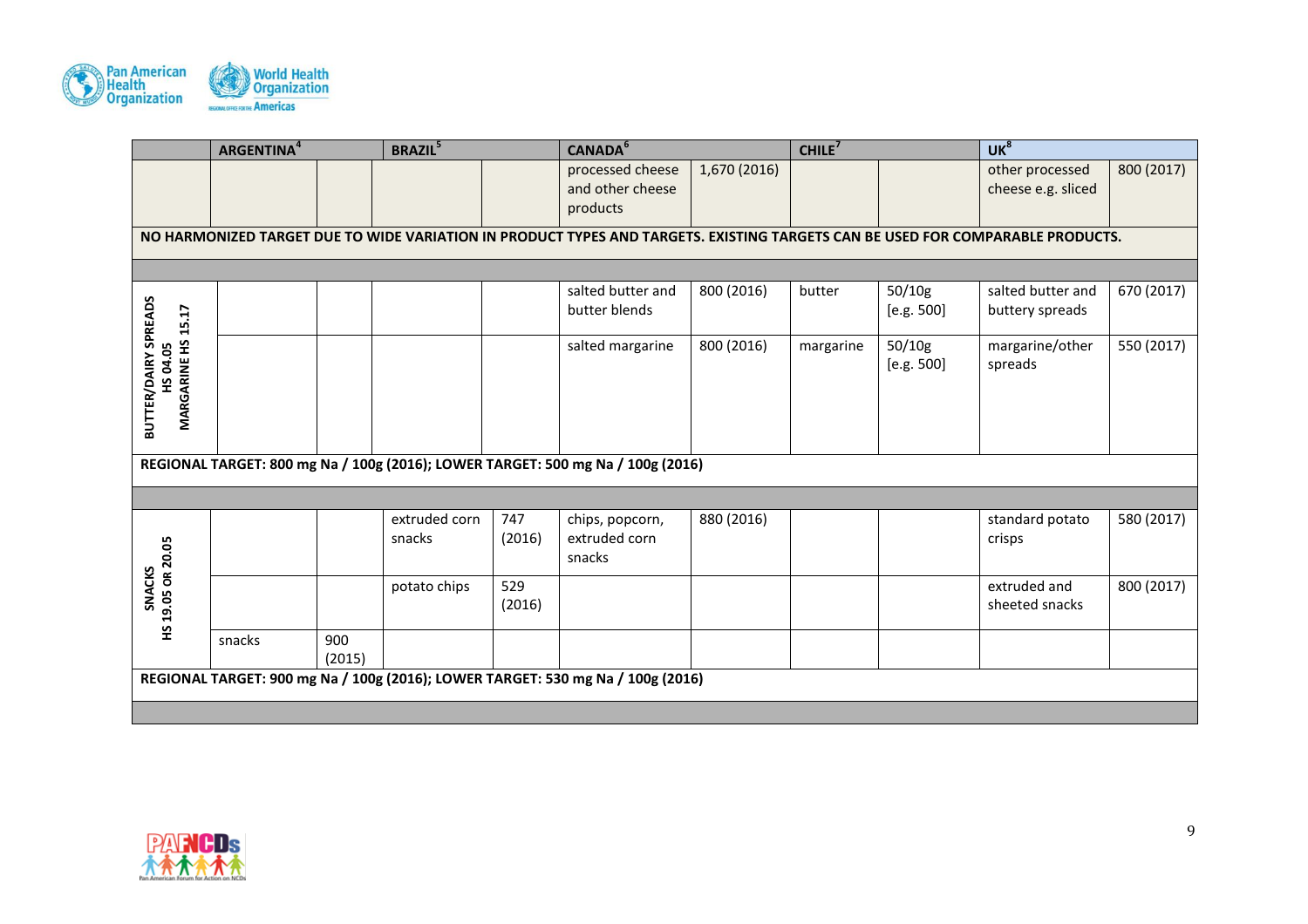

|                           | <b>ARGENTINA</b> <sup>4</sup>                                                                                                        |  | <b>BRAZIL</b> <sup>5</sup> |               | CANADA <sup>6</sup>                                                                                                                            |                         | CHILE <sup>7</sup> |  | UK <sup>8</sup> |            |  |
|---------------------------|--------------------------------------------------------------------------------------------------------------------------------------|--|----------------------------|---------------|------------------------------------------------------------------------------------------------------------------------------------------------|-------------------------|--------------------|--|-----------------|------------|--|
|                           |                                                                                                                                      |  | instant                    | 1,921 (2012)  | shelf stable pasta,                                                                                                                            | 440 (2016)              |                    |  | pasta and       | 350 (2017) |  |
|                           |                                                                                                                                      |  | pasta with                 | [calculated   | noodles and rice                                                                                                                               | [calculated             |                    |  | noodles (as     |            |  |
| <b>PASTA<br/>HS 19.02</b> |                                                                                                                                      |  | seasoning                  | as 640        | or other grains                                                                                                                                | as 1333                 |                    |  | consumed)       |            |  |
|                           |                                                                                                                                      |  | (dry,                      | mg/100g as    | with sauce or                                                                                                                                  | mg/100g dry             |                    |  |                 |            |  |
|                           |                                                                                                                                      |  | uncooked)                  | consumed]     | seasoned (as                                                                                                                                   | uncooked}               |                    |  |                 |            |  |
|                           |                                                                                                                                      |  |                            |               | consumed)                                                                                                                                      |                         |                    |  |                 |            |  |
|                           | REGIONAL TARGET FOR SHELF STABLE PASTA AND NOODLES (DRY, UNCOOKED): 1921 mg Na / 100g (2016); LOWER TARGET: 1333 mg Na / 100g (2016) |  |                            |               |                                                                                                                                                |                         |                    |  |                 |            |  |
|                           |                                                                                                                                      |  |                            |               | REGIONAL TARGET FOR SHELF STABLE PASTA AND NOODLES (AS CONSUMED): 640 mg Na / 100g (2016); LOWER TARGET: 440 mg Na / 100g (2016)               |                         |                    |  |                 |            |  |
|                           |                                                                                                                                      |  |                            |               |                                                                                                                                                |                         |                    |  |                 |            |  |
|                           |                                                                                                                                      |  |                            |               |                                                                                                                                                |                         |                    |  |                 |            |  |
|                           |                                                                                                                                      |  | condiments                 | 33,134        | seasonings for                                                                                                                                 | 9,100 (2016)            |                    |  |                 |            |  |
|                           |                                                                                                                                      |  | for pasta                  | (2015)        | side and main                                                                                                                                  |                         |                    |  |                 |            |  |
|                           |                                                                                                                                      |  |                            |               | dishes                                                                                                                                         |                         |                    |  |                 |            |  |
|                           |                                                                                                                                      |  | condiments                 | 32,076        | meat and fish                                                                                                                                  | 23,000 (2016)           |                    |  |                 |            |  |
|                           |                                                                                                                                      |  | for rice                   | (2015)        | seasonings                                                                                                                                     |                         |                    |  |                 |            |  |
|                           |                                                                                                                                      |  |                            |               |                                                                                                                                                |                         |                    |  |                 |            |  |
| CONDIMENTS<br>HS 21.03    |                                                                                                                                      |  | other salt                 | 21,775        | bouillon cubes                                                                                                                                 | 360/100 mL (as          |                    |  |                 |            |  |
|                           |                                                                                                                                      |  | based                      | (2015)        | and powders (as                                                                                                                                | consumed) <sup>10</sup> |                    |  |                 |            |  |
|                           |                                                                                                                                      |  | condiments                 |               | consumed)                                                                                                                                      | [e.g. 18,000 (dry)]     |                    |  |                 |            |  |
|                           |                                                                                                                                      |  | (e.g. for meat)            |               |                                                                                                                                                | assuming 5g             |                    |  |                 |            |  |
|                           |                                                                                                                                      |  |                            |               |                                                                                                                                                | powder/250 mL]          |                    |  |                 |            |  |
|                           |                                                                                                                                      |  | bouillon cubes             | $20,500^{11}$ |                                                                                                                                                |                         |                    |  |                 |            |  |
|                           |                                                                                                                                      |  | and powders                |               |                                                                                                                                                |                         |                    |  |                 |            |  |
|                           |                                                                                                                                      |  | (dry)                      |               |                                                                                                                                                |                         |                    |  |                 |            |  |
|                           |                                                                                                                                      |  |                            |               | REGIONAL TARGET FOR RICE AND SIDE/MAIN DISH CONDIMENTS (NOT MEAT OR FISH): 33,100 mg Na / 100g (2016); LOWER TARGET: 9,100 mg Na / 100g (2016) |                         |                    |  |                 |            |  |
|                           |                                                                                                                                      |  |                            |               | REGIONAL TARGET FOR MEAT AND FISH CONDIMENTS: 23,000 mg Na / 100g (2016); LOWER TARGET: 21,775 mg Na / 100g (2016)                             |                         |                    |  |                 |            |  |
|                           |                                                                                                                                      |  |                            |               | REGIONAL TARGET FOR BOUILLON CUBES AND POWDERS: 20,500 mg Na / 100 g (2016); LOWER TARGET: 18,000 mg Na / 100g (2016)                          |                         |                    |  |                 |            |  |
|                           |                                                                                                                                      |  |                            |               |                                                                                                                                                |                         |                    |  |                 |            |  |
|                           |                                                                                                                                      |  |                            |               |                                                                                                                                                |                         |                    |  |                 |            |  |